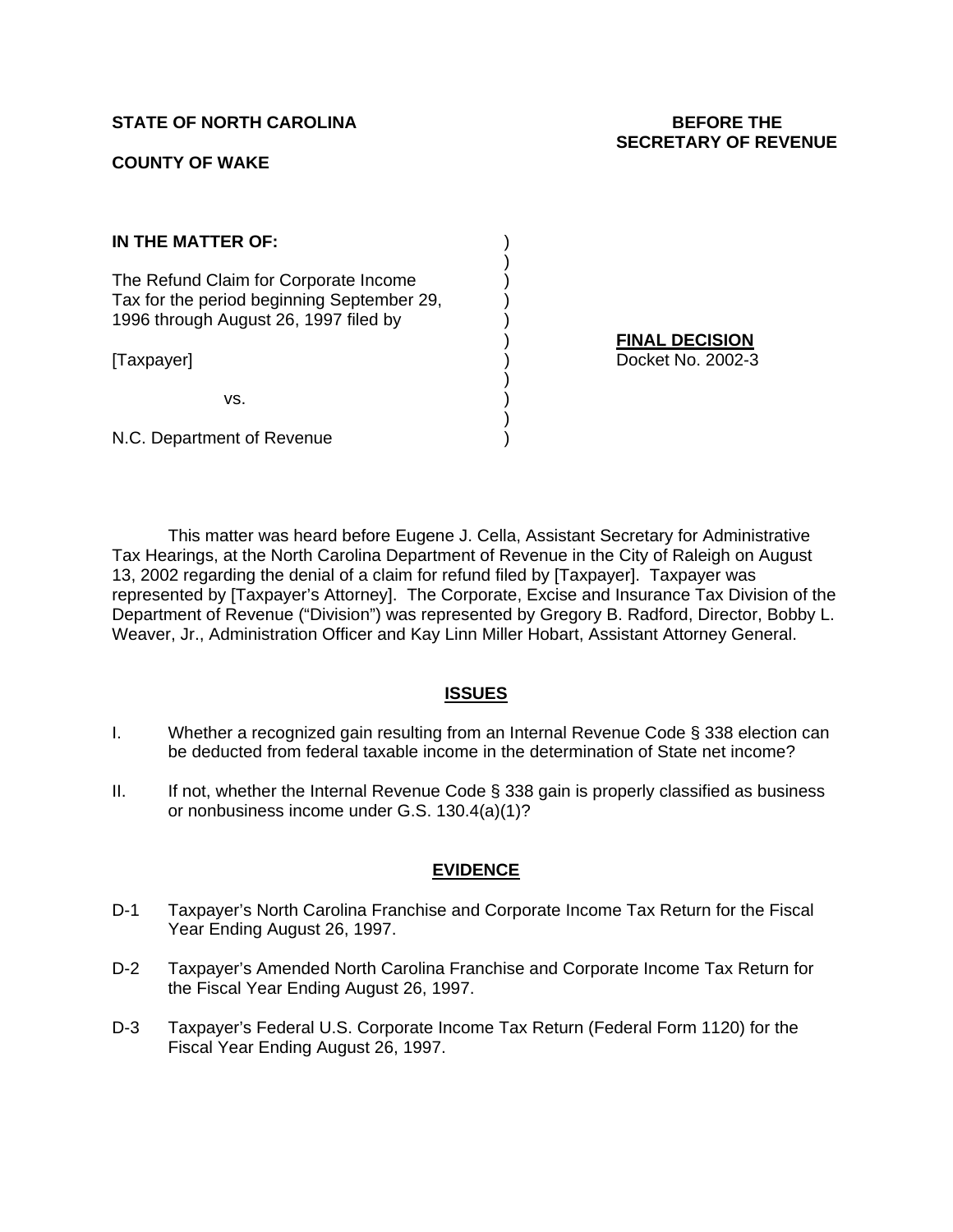- D-4 Memorandum dated June 21, 1991 from the Assistant Director of the Corporate Income and Franchise Tax Division to the Audit Unit of the Corporate Income and Franchise Tax Division.
- D-5 Power of Attorney signed by [Taxpayer's Vice President of Finance] on May 25, 2001.
- D-6 Letter dated May 25, 2001 from [Taxpayer's Director of Taxes] to the North Carolina Department of Revenue.
- D-7 Letter dated December 19, 2001 from M. Larry Stanfield to [Taxpayer's Director of Taxes].
- D-8 Letter dated January 11, 2002 from [Taxpayer's Director of Taxes] to Mr. M. Larry Stanfield.
- D-9 Letter dated February 5, 2002 from Bobby L. Weaver, Jr., Administrative Officer, to [Taxpayer's Director of Taxes].
- D-10 Power of Attorney signed by [Taxpayer's Director of Taxes] on May 7, 2002.
- D-11 Letter dated May 8, 2002 from [an attorney] to Mr. Bobby L. Weaver, Jr.
- D-12 Letter dated May 14, 2002 from Bobby L. Weaver, Jr., Administrative Officer, to [an attorney].
- D-13 Letter dated May 28, 2002 from [an attorney] to Mr. Bobby L. Weaver, Jr.
- D-14 Letter dated May 28, 2002 from Bobby L. Weaver, Jr., Administrative Officer, to [an attorney].
- D-15 Letter dated May 30, 2002 from Bobby L. Weaver, Jr., Administrative Officer, to [an attorney].
- D-16 Letter dated May 31, 2002 from Eugene J. Cella, Assistant Secretary of Revenue, to [an attorney].
- D-17 Letter dated June 7, 2002 from Eugene J. Cella, Assistant Secretary of Revenue, to [an attorney].
- D-18 Stock Purchase Agreement Between [Parent] and [an unrelated entity].
- D-19 Letter dated June 12, 2002 from [an attorney] to Eugene J. Cella, Assistant Secretary of Revenue.
- D-20 Letter dated July 10, 2002 from Eugene J. Cella, Assistant Secretary of Revenue, to [an attorney].
- D-21 Letter dated July 18, 2002 from [an attorney] to Eugene J. Cella, Assistant Secretary of Revenue.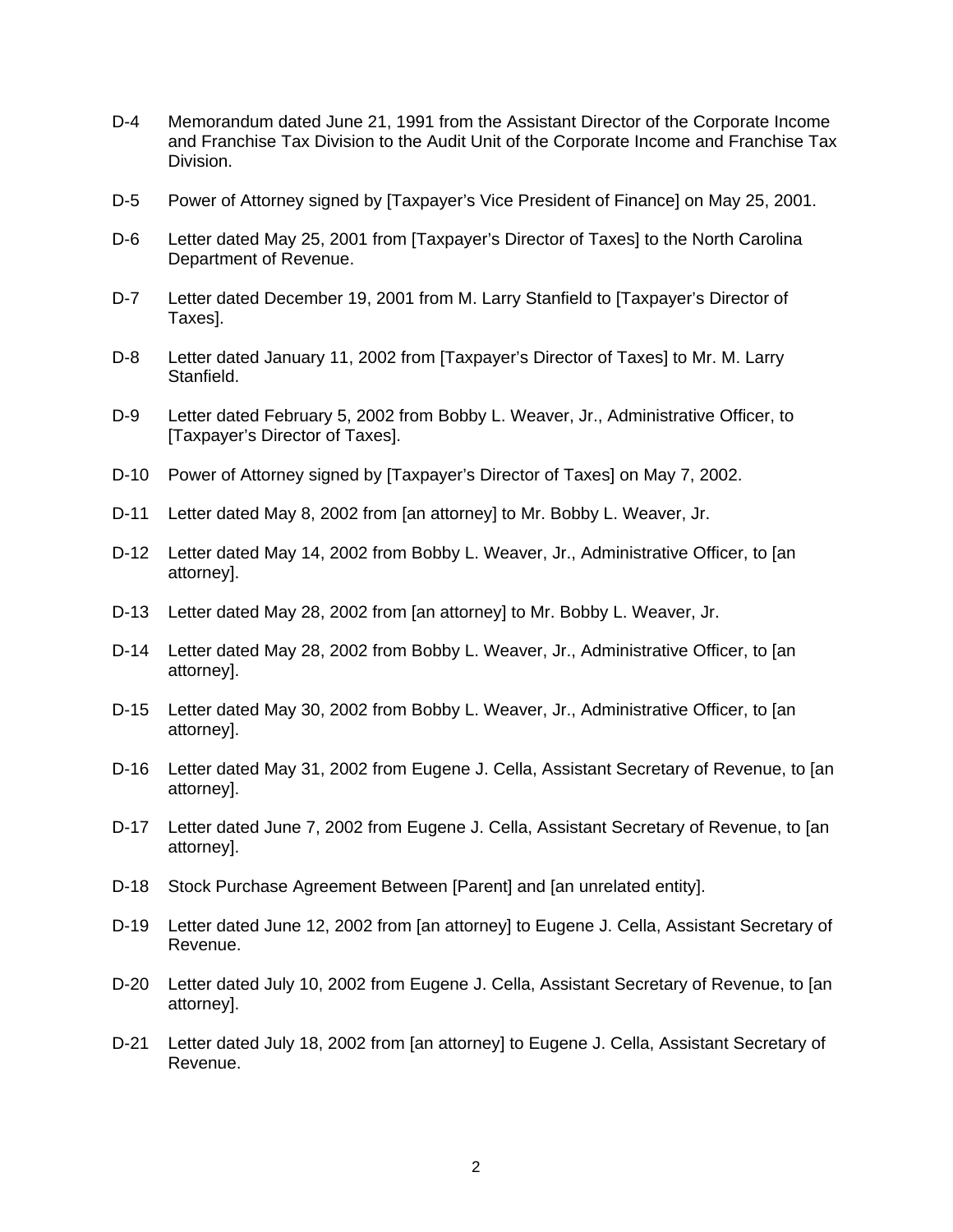- D-22 North Carolina Department of Revenue Corporate Directive (CD-02-03).
- D-23 Memorandum dated August 20, 2002 from Gregory B. Radford, Director of Corporate, Excise and Insurance Tax Division to Eugene J. Cella, Assistant Secretary of Revenue.
- D-24 Letter dated August 20, 2002 from Kay Hobart, Assistant Attorney General, to [Taxpayer's attorney].
- D-25 Memorandum dated August 20, 2002 from [Taxpayer's attorney] to Kay Hobart, Assistant Attorney General.
- D-26 Letter dated August 23, 2002 from Eugene J. Cella, Assistant Secretary of Revenue, to [Taxpayer's attorney].
- D-27 North Carolina Department of Revenue Hearing Brief submitted by the Corporate, Excise and Insurance Tax Division to Eugene J. Cella, Assistant Secretary of Revenue on August 13, 2002.

# **FINDINGS OF FACT**

Based on the foregoing evidence of record, the Assistant Secretary for Administrative Tax Hearings makes the following findings of fact:

- 1. Taxpayer was incorporated in [another state] on June 29, 1993.
- 2. Taxpayer qualified to conduct business as a corporation in North Carolina on August 26, 1993.
- 3. Taxpayer is a manufacturer of [fabrics] sold primarily to domestic apparel producers.
- 4. Prior to August 26, 1997, Taxpayer was 100% owned by [Affiliate One], and [Affiliate One] was 100% owned by [Affiliate Two].
- 5. At that time, [Affiliate Two] was wholly owned by [Parent].
- 6. On August 26, 1997, [Affiliate One] was acquired by [an unrelated entity].
- 7. [The unrelated entity] acquired all of the capital stock of [Affiliate One] pursuant to the terms of a stock purchase agreement with [Parent] dated July 15, 1997.
- 8. The cash purchase price paid in the acquisition was \$126 million.
- 9. For federal income tax purposes, [Parent] (the selling consolidated group) and [unrelated entity] made an election under IRC § 338(h)(10) to treat the stock acquisition as if the assets of [Affiliate One] were sold.
- 10. Taxpayer reported on its Federal corporate income tax return (Federal Form 1120) a gain of \$60,818,777 resulting from the acquisition of [Affiliate One] stock by [unrelated entity].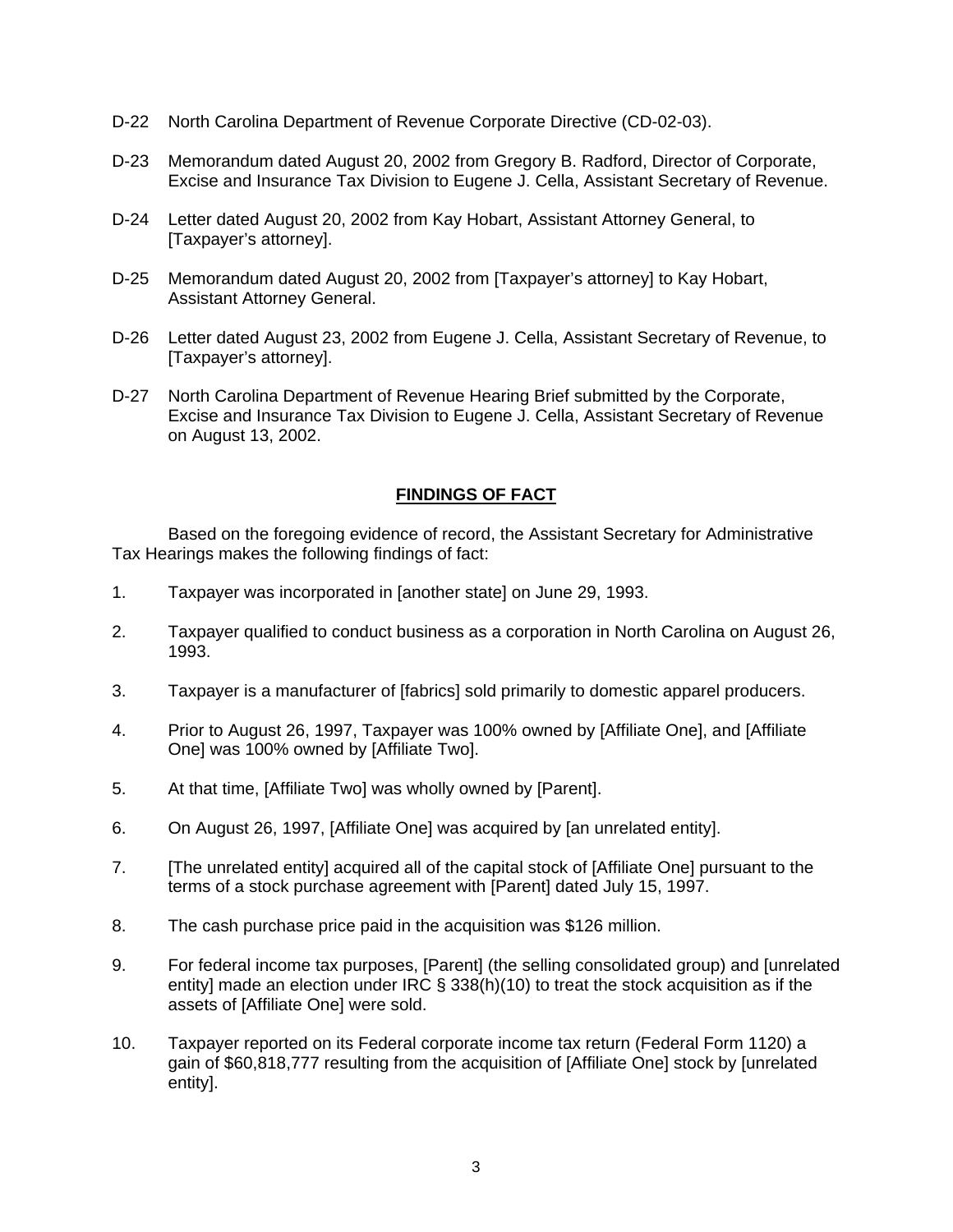- 11. Taxpayer's return does not indicate whether there was an IRC § 338(g) or IRC § 338(h)(10) election.
- 12. Taxpayer was not liquidated.
- 13. Taxpayer did not cease operating a separate and distinct line of business.
- 14. After the IRC § 338 election, Taxpayer continued to operate the same assets in the same line of business as before the deemed asset sale.
- 15. Taxpayer did not distribute any proceeds to its shareholders.
- 16. On May 26, 1998, Taxpayer filed its North Carolina Corporate Income Tax Return for the abbreviated fiscal year ending August 26, 1997, after having timely applied for an extension of time for filing the return on November 15, 1997.
- 17. Taxpayer's original North Carolina Corporate Income Tax Return reported business income subject to apportionment of \$65,378,352 and an apportionment factor of 50.3303%.
- 18. Taxpayer reported the gain from the deemed sale of its assets as business income on its original North Carolina Corporate Income Tax Return.
- 19. Taxpayer's tax liability for the period was \$2,095,567.
- 20. On May 25, 2001, Taxpayer filed an amended North Carolina Corporate Income Tax Return for the short-period beginning September 29, 1996 through August 26, 1997.
- 21. On the amended return, Taxpayer stated that the return was filed to correct an error on the North Carolina Corporate Income Tax Return only, and that there was no change to the federal corporation income tax return.
- 22. Taxpayer subtracted the \$60,818,777 gain from its federal taxable income on its amended return.
- 23. The amended return showed an overpayment of corporate income tax of \$2,097,425 for the period.
- 24. The amended return was examined by an auditor, who denied Taxpayer's request for a refund in a letter dated December 19, 2001.
- 25. Taxpayer protested the auditor's denial of the refund in its letter dated January 11, 2002 and requested a hearing.
- 26. The administrative hearing was held on August 13, 2002.
- 27. Taxpayer submitted no documentation or evidence at the hearing in support of its claim for a refund.

# **CONCLUSIONS OF LAW**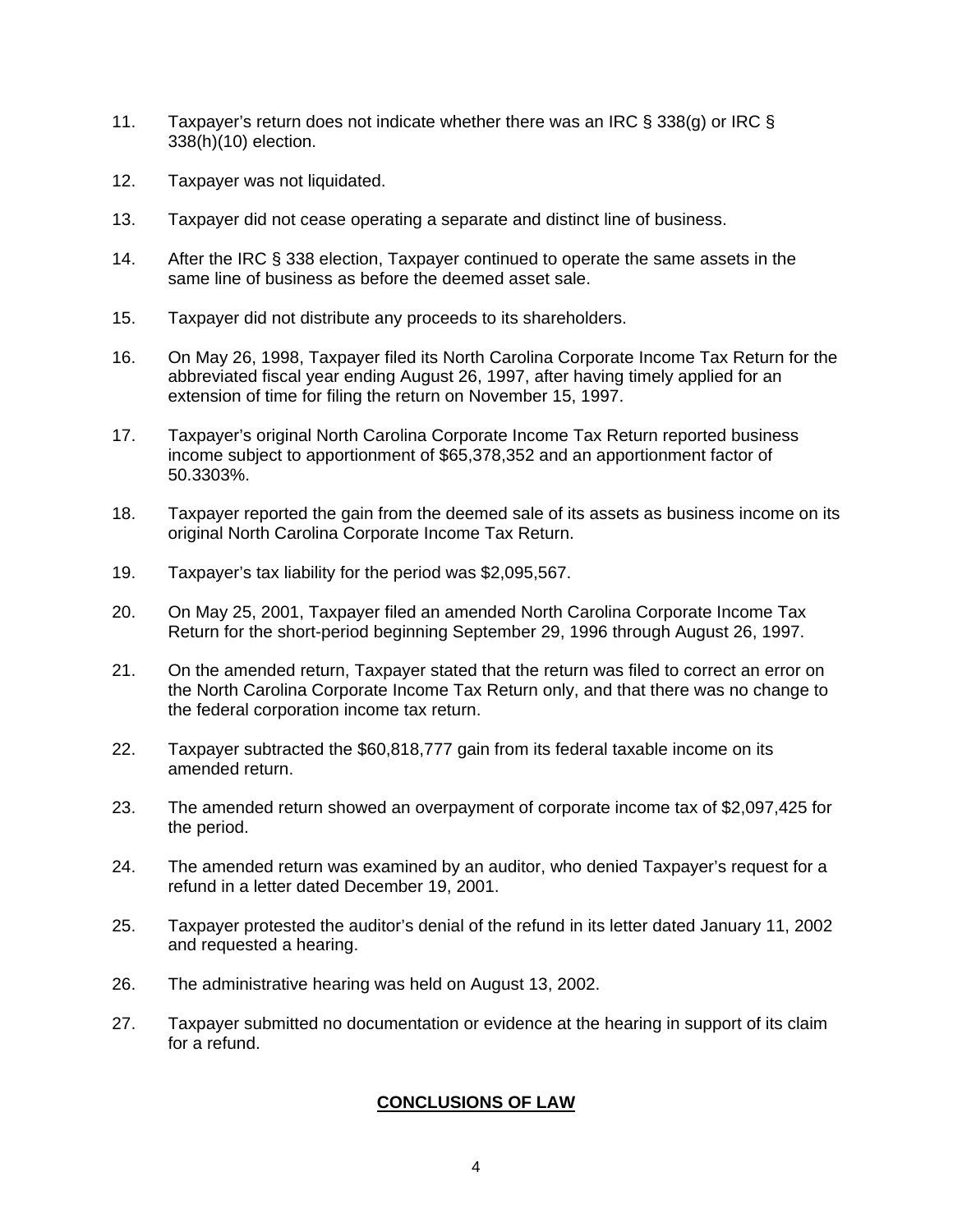Based on the foregoing findings of fact, the Assistant Secretary makes the following conclusions of law:

- 1. The Taxpayer, by conducting business activities in North Carolina, is subject to income taxation in this State in accordance with G.S. 105-130 *et. seq*.
- 2. Under G.S. 105-130.3, the income tax is imposed on the State net income of every C corporation doing business in this State at seven and seventy-five one-hundredths percent (7.75%) of the corporation's State net income.
- 3. "State net income" is defined as a taxpayer's federal taxable income as determined under the Internal Revenue Code, adjusted as provided in G.S. 105-130.5.
- 4. Pursuant to IRC § 338, a corporation (purchasing corporation) that makes a "qualified stock purchase" of the stock of another corporation (target) can elect to have the stock purchase treated as a purchase of the target's assets. The target recognizes gain or loss on the deemed sale of assets.
- 5. The gain from the deemed asset sale is properly includable in Taxpayer's federal taxable income under IRC § 338.
- 6. G.S. 105-130.5 contains no provision to deduct a gain that is included in federal taxable income as a result an IRC § 338 election.
- 7. G.S. 105-130.4(a)(1) defines "business income" as "income arising from transactions and activity in the regular course of the corporation's trade or business and includes income from tangible and intangible property if the acquisition, management, and/or disposition of the property constitute integral parts of the corporation's regular trade or business operations."
- 8. "Nonbusiness income" is defined as all income other than business income. G.S. 105- 130.4(a)(5)
- 9. The assets deemed sold were integral to Taxpayer's trade or business.
- 10. The income at issue constitutes business income.
- 11. In *Lenox, Inc. v. Tolson,* 353 N.C. 659, 548 S.E. 2d 513 (2001), the North Carolina Supreme Court recognized an exception to the general rule that the sale of assets integral to a taxpayer's trade or business produces business income.
- 12. The exception is applicable when the sale is a liquidation and results in the cessation of a separate and distinct line of business and the company distributes all of the proceeds of the liquidation to its shareholders.
- 13. When all of these facts exist, the income is nonbusiness income.
- 14. *Lenox* involved an actual liquidation, not a deemed liquidation.
- 15. Under an IRC § 338 election, the target does not liquidate; does not cease to operate a separate and distinct line of business; continues to operate the same assets as it had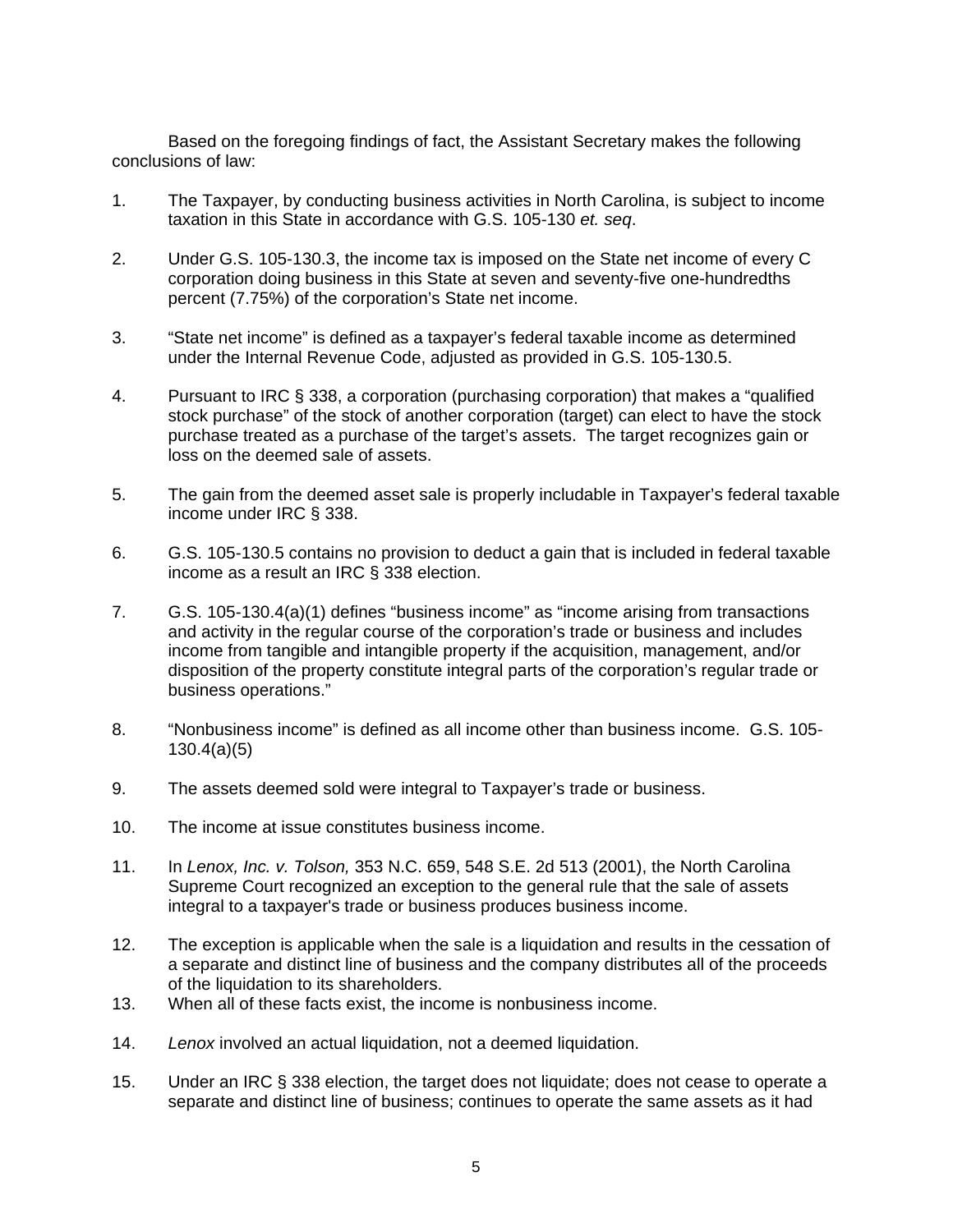prior to the deemed asset sale; and does not distribute any proceeds to its shareholders.

- 16. Therefore, the exception in *Lenox* does not apply to a deemed liquidation resulting from an IRC § 338 election.
- 17. The denial of the refund requested on the amended return was proper under the laws and the facts.

#### **DECISION**

The evidence presented in the hearing shows that [Parent] (the selling consolidated group) and [the unrelated entity] jointly filed an election with the IRS to have the sale of [Affiliate One's] stock treated as a sale of [Affiliate One's] assets for federal tax purposes pursuant to IRC § 338(h)(10). Also, as indicated on Taxpayer's return filed with the State, the group made a further election to treat the sale of Taxpayer's stock (which [Affiliate One] would have been deemed to have sold under its election) as a deemed sale of Taxpayer's assets which resulted in a recognized gain for Taxpayer for federal tax purposes. Taxpayer included this gain on its separate Federal 1120 corporate tax return filed with the IRS, and Taxpayer also included the gain from the deemed asset sale on its North Carolina Corporate Income and Franchise Tax Return. Taxpayer subsequently filed an amended North Carolina return, seeking a refund, based on its removal of the gain from the deemed asset sale from its federal taxable income. Taxpayer did not file an amended federal return or amend its federal taxable income to remove the gain.

There are two issues presented in this case. The first issue is whether a recognized gain resulting from an Internal Revenue Code § 338 election can be deducted from federal taxable income in the determination of State net income. The second issue is whether the IRC § 338 gain is properly classified as business or nonbusiness income under G.S. 105-130.4(a)(1) if it is included in the determination of State net income.

#### **I. A Recognized Gain Resulting From An Internal Revenue Code § 338(h)(10) Election Is Included In The Determination Of State Net Income.**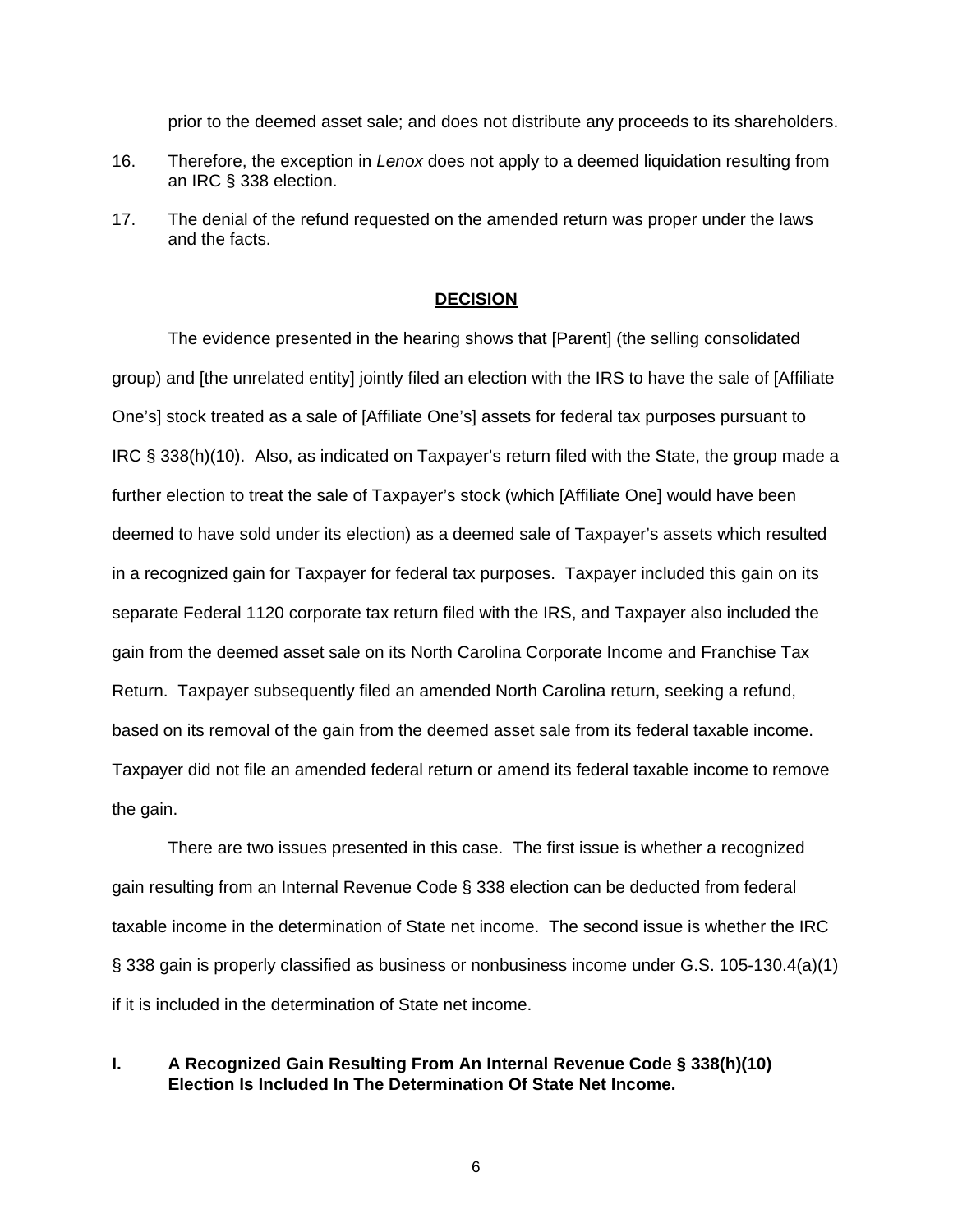Taxpayer first argues that it should be entitled to deduct the amount of the gain resulting from the IRC § 338(h)(10) election from its federal taxable income. The Division argues that Taxpayer may not deduct the gain from its federal taxable income because there is no statutory provision allowing for the deduction. I find that the statutes do not permit Taxpayer to deduct the gain from its federal taxable income. The income from the deemed asset sale was properly included in Taxpayer's federal taxable income. There is no mechanism by which this income can be deducted from federal taxable income for North Carolina tax purposes unless there is a specific provision for its removal under G.S. 105-130.5. "State net income" is defined as a taxpayer's federal taxable income as determined under the Internal Revenue Code, adjusted as provided in G.S. 105-130.5 (G.S. 105-130.2(5c)). None of the adjustments provided under G.S. 105-l30.5 (nor any other provision in North Carolina's corporate income tax law) addresses IRC § 338 elections. Because there is no provision permitting Taxpayer to deduct the income at issue from its federal taxable income, it is properly includable in its North Carolina state net income. Therefore, I find that Taxpayer's amended return improperly deducted this income from its federal taxable income without statutory authority.

I do not accept Taxpayer's argument that the gain should be excluded from federal taxable income because North Carolina did not recognize a portion of the IRC § 338(h)(10) election during the period at issue. North Carolina recognizes the deemed sale of assets associated with the IRC § 338 election. At the time Taxpayer's North Carolina Corporate Income and Franchise Tax Return was filed, however, North Carolina did not recognize the federal nonrecognition of the seller's gain or loss on the sale of target's stock under IRC § 338(h)(10) on the seller's separate return filed with this State. Whether or not North Carolina recognized that aspect of the IRC § 338(h)(10) makes no difference in Taxpayer's liability in this case, however, because Taxpayer was required to recognize and report the gain from the deemed sale of its assets on its federal and state tax returns regardless of the treatment of the stock sale on the seller's return.

7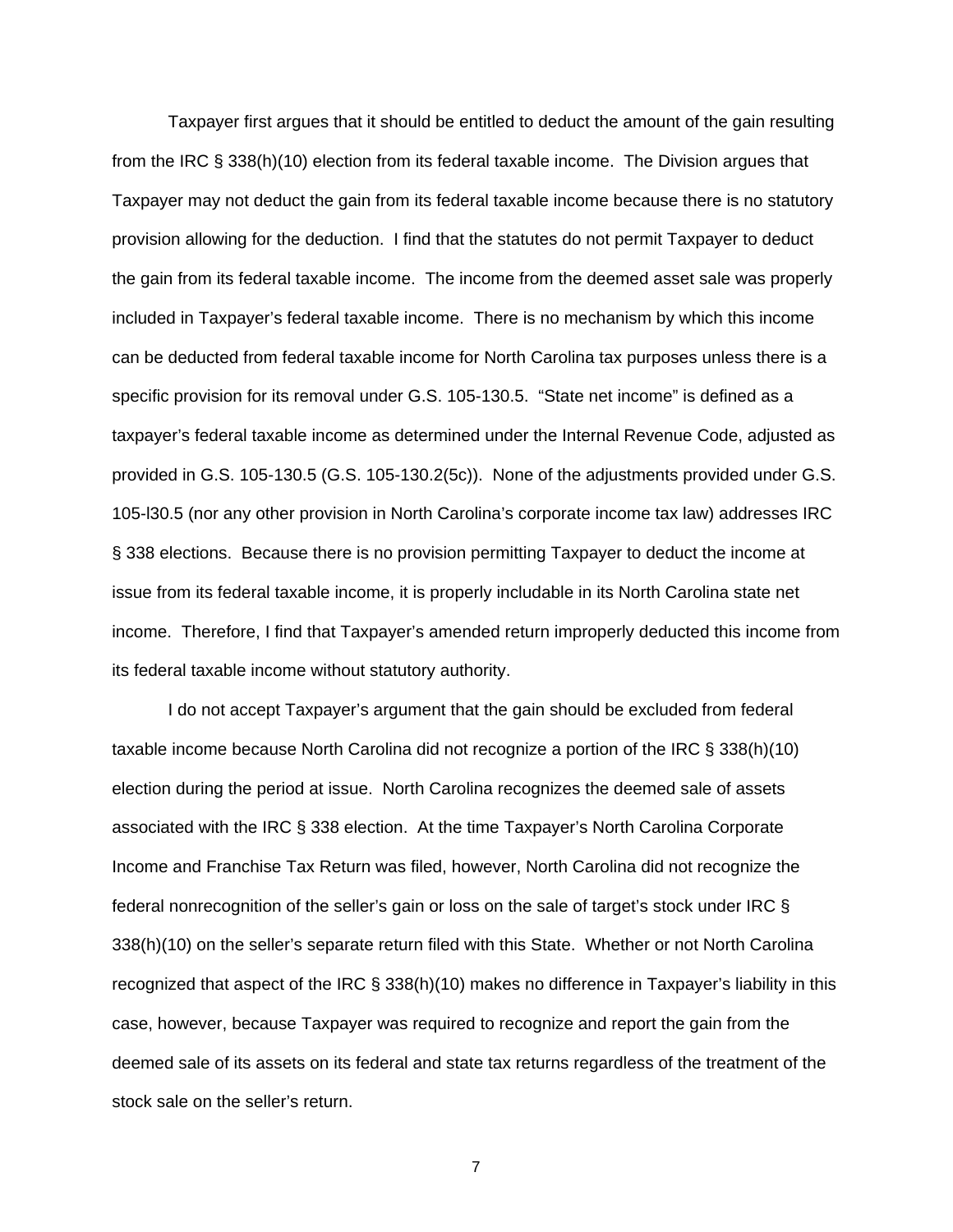#### **II. The Gain Resulting From An Internal Revenue Code § 338(h)(10) Election Is Business Income.**

The Taxpayer argued for the first time at the administrative hearing that in the event that the gain is not excludable from state income as an adjustment under G.S. 105-130.5, it should be excluded from the North Carolina taxable income as nonbusiness income. The Taxpayer submitted no evidence to support its claim.

During the period at issue, "business income" was defined as "income arising from transactions and activity in the regular course of the taxpayer's trade or business and includes income from tangible and intangible property if the acquisition, management, and/or disposition of the property constitute integral parts of the taxpayer's regular trade or business operations." G.S. 105-130.4(a)(1). "Nonbusiness income" was defined to include all income other than business income. G.S. 105-130.4(a)(5). Here, the income from the deemed sale of assets is business income because the assets deemed sold were an integral part of the target's trade or business operations.

Although the North Carolina Supreme Court held in *Lenox* that the gain from the sale of assets in liquidation is nonbusiness income if the liquidation results in the cessation of a separate and distinct line of business and the company distributes all of the proceeds of the liquidation to its shareholders, those facts are not present here. The *Lenox* case involved an actual liquidation, not a deemed liquidation. Here, Taxpayer did not liquidate, nor did it cease to operate a separate and distinct line of business, nor did it distribute the proceeds from the sale to its shareholders. Thus, *Lenox* is not applicable.

My finding that the gain is apportionable business income is not unprecedented. A Pennsylvania court reached a similar conclusion in *Canteen Corporation v. Commonwealth of Pennsylvania*, 792 A.2d 14 (Pa. Cmwlth. 2002).

8